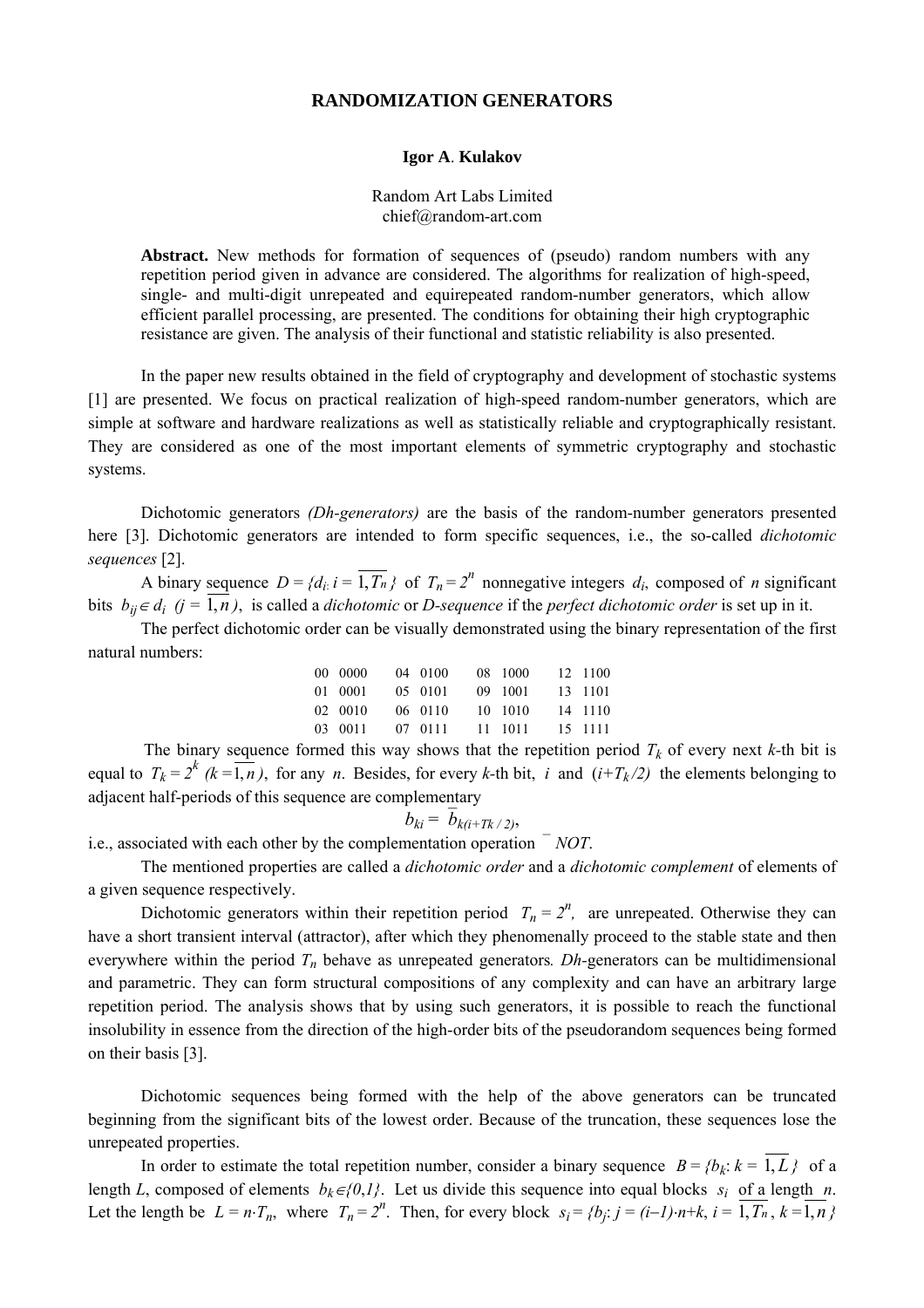of the *n*-digit binary sequence  $S_n = \{s_i: i = \overline{1, T_n}\}\$ , formed this way, an *n*-digit binary number  $s_i \in [0, T_n - 1]$  is put in correspondence.

Assume that this sequence is one of the realizations of a random quantity ξ composed of *n* significant bits. Let us also distinguish *unrepeated* and *equirepeated* random quantities.

Random quantities  $\xi$  are called *unrepeated quantities* if all their realizations  $S_{\xi}$  do not contain equal elements within its period  $T_n$ , or if every their realizations starting with an element with the number  $i_{\xi} \leq h$ for some threshold value *h*, acquire unrepeated properties. These realizations are called the *unrepeated sequences*.

Random quantities which are not *unrepeated quantities* and for which the repetition numbers of any numbers  $s_i \in [0, T_n - 1]$  of this sequence are equiprobable for their realization, are called *equirepeated quantities*. The realizations formed on their basis are called *equirepeated sequences*.

In order to estimate the total number of repetitions let us calculate the index

$$
E_n = \left(\frac{T_n}{T_n - 1}\right)^{T_n}.
$$

It is known that  $\lim_{T_n \to \infty} E_n = e$ , where  $e = 2.718...$  is the Hermite number.

The investigations of  $\rho$ -digit *D*-sequences  $S_\rho$  truncated by  $\varepsilon$  of their low-order significant bits, i.e., *truncated n*-digit dichotomic sequences  $S_n \subset S_o$   $(n = \rho - \varepsilon)$ , showed that the total average repetition number  $r_n$  of binary numbers in a given sequence  $S_n$ , when the sample length is  $2^n$ , is equal to

$$
r_n = \frac{2}{C_{\varepsilon}},
$$
  $C_{\varepsilon} = \left(\frac{T_{\varepsilon}}{T_{\varepsilon}-1}\right)^{T_{\varepsilon}}, \text{ where } T_{\varepsilon} = 2^{\varepsilon}.$ 

Expressing  $r_n$  through the probability of the total repetition number  $P_n$  at equiprobable arrangement  $T_n$  of different *n*-digit binary numbers among all  $T_n$  elements of the sequence  $S_n$ .

$$
r_n = 2^n P_n,
$$

we have:

$$
P_n=\frac{1}{C\varepsilon}.
$$

Based on the experimental results and their approximation it is established that the analytic expression of the *empiric law* for distribution of the total repetition number  $r_{(n-k)}$  has the form

$$
r_{(n-k)} = 2^{n-k} P_n \prod_{i=0}^{k} 2^{-\frac{Q_i}{Q_i + Q_n}} \qquad (k = \overline{0, n-1}),
$$
 (1)

where the statistic sample  $S_{(n-k)} \subseteq S_n$ , is composed of  $2^{n-k}$  *n*-digit binary numbers  $s \in S_{(n-k)}$ , the argument *Q* is given by the series  $\{Q_i: i = 0, k\} = (0, 1, 2, 4, 6, \ldots p_k - 1\}$ , for  $p_o = 1$ , resulting from the set of prime numbers  $p$  and the distribution constant  $Q_n$ , equal to

$$
Q_n=\frac{1-\frac{2}{T_{\varepsilon}}}{1+E_n}.
$$

For  $r_{(n-k)} \leq 1$ , one can calculate the probability of repetition of the numbers  $P_{(n-k)}$  in the statistic sample *S*<sub>(*n* − *k*)</sub> having the length  $2^{n-k}$ 

$$
P_{(n-k)} = r_{(n-k)}/2^{n-k}.
$$

For large  $k \ge 8$ , one can estimate the probability of repetition of the numbers  $P_{(n-k)}$ : by the formula  $P_{(n-k)} \approx 1/2^{k+1}$ .

In particular, from this relation it follows that the probability that two neighbor numbers of the sequence  $S_n$  coincide, i.e.,  $k = n - 1$ , is equal to  $1/2^n$ .

Estimation of deviation values of the total repetition number, which are obtained using the empiric law  $r_{(n-k)}$  and experimental data  $r^*_{(n-k)}$  at the different lengths  $2^{n-k}$  ( $k = 0, n-1$ ), is performed on the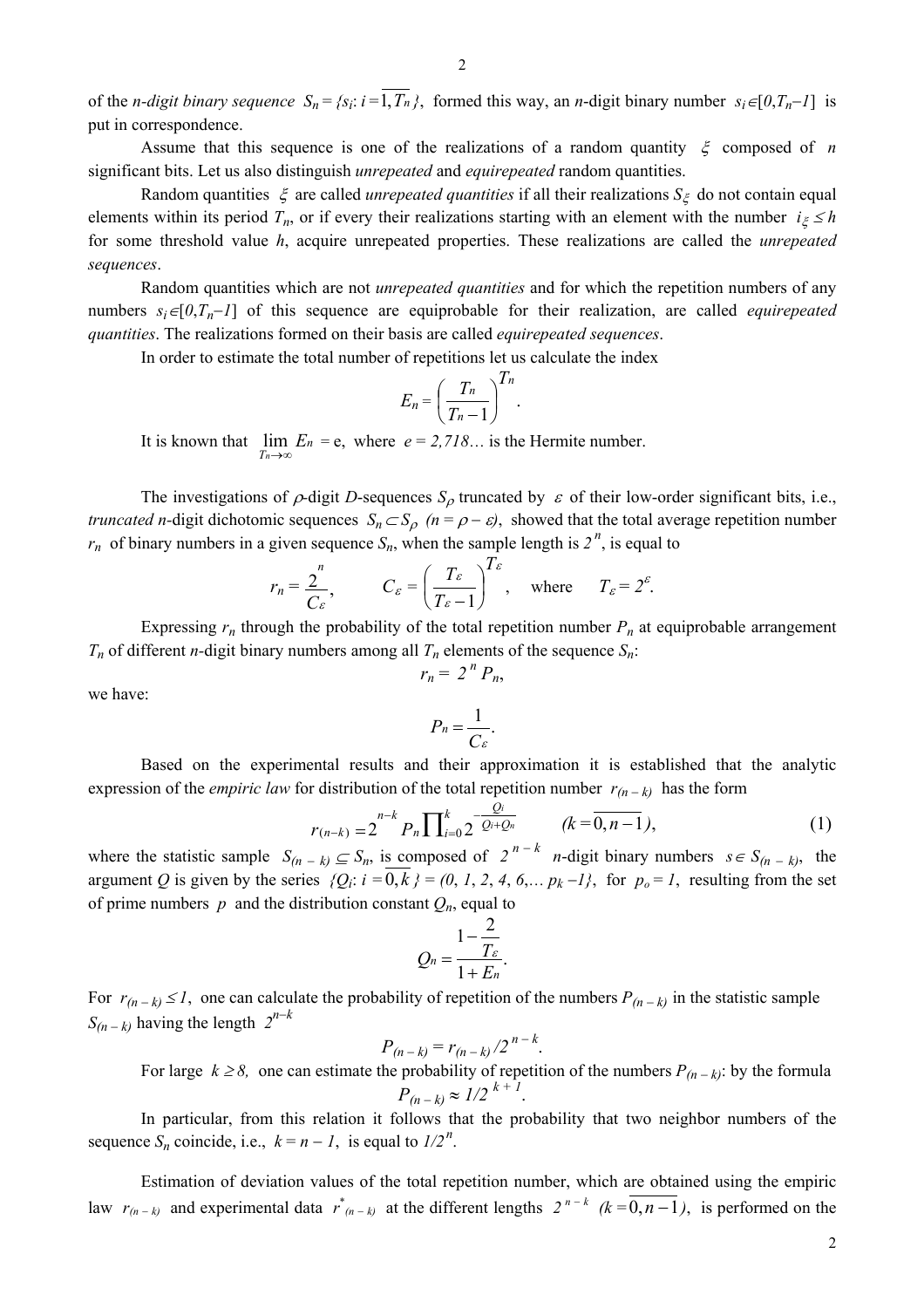basis of mean ratio errors: <sup>∆</sup>*(n* <sup>−</sup> *k)* = 100%

$$
\Delta_{(n-k)} = \frac{r_{(n-k)} - R^*(n-k)}{r_{(n-k)}} \cdot 100\% .
$$

Here,  $R \times (n - k)$  are calculated by using experimental data obtained with the help of averaging by *m* independent realizations  $S_i$ <sub>(n-k)</sub> (i=1,m):

$$
R^*_{(n-k)} = \frac{1}{m} \cdot \sum_{i=1}^m r_{i,(n-k)}^*,
$$

where  $\vec{r}_{i,(n-k)}$  are the results obtained in the corresponding realizations.

In order to perform a comparative analysis of experimental and empiric results, we used the dichotomic generator [3] truncated by <sup>ε</sup>low-order significant bits; the generator also has a 16-digit output  $r_i = (B_{i-1} \oplus D_{i-1})/2^{\epsilon}$  *mod*  $2^{16}$ , which is given by the self-synchronizing parametric *{P,D,Q}* randomization operator  $R(P_{i-1}, D_{i-1}, Q_{i-1})$ :  $B_{i-1} \rightarrow \{B_i, P_i, D_i, Q_i\}$ , composed of the operators:

$$
B_i = B_{i-1} \oplus P_{i-1}, \quad P_i = (4 \cdot B_{i-1}) \oplus \overline{D}_{i-1} \mod 2^{\rho}, \quad Q_i = 2 \cdot (B_{i-1} \land P_{i-1}) \mod 2^{\rho},
$$
  

$$
D_i = Q_{i-1} \oplus (4 \cdot D_{i-1}) \mod 2^{\rho} \quad (\rho = 16 + \varepsilon).
$$
 (2)

Besides, we performed a statistic analysis of the repetition-number distribution for sequences formed on the basis of the RC4 pseudorandom number generator and the GOST 28147-89 block cipher, which operates in the output feedback mode. The randomization Gamma generator presented below was also analyzed. For the analysis of such generators, assume that  $C_{\varepsilon} = E_n$ .

The calculations over 500 statistic samples, for a different number of truncated bits and different sizes of the statistic samples are presented in Table 1.

| <b>Statistical sample</b>                              |                  | 65536    | 32768    | 16384 | 8192  | 4096  | 2048    | 1024           | 512            | 256  | 128  |
|--------------------------------------------------------|------------------|----------|----------|-------|-------|-------|---------|----------------|----------------|------|------|
| <b>Truncation</b>                                      | <b>Estimates</b> |          |          |       |       |       |         |                |                |      |      |
| 1 bit                                                  | Empiric          | 16384    | 4096     | 1024  | 256   | 64    | 16      | $\overline{4}$ |                | 0.25 | 0.06 |
|                                                        | Mean             | 16350    | 4043     | 1011  | 250   | 62    | 16      | 4              | 1              | 0.21 |      |
| Ratio Error                                            | $\Delta$ (%)     | 0.209    | 1.288    | 1.313 | 2.190 | 3.069 | $-0.16$ | $-5.65$        | $-21.8$        | 17.6 |      |
| $\mathbf{2}$                                           | Empiric          | 20736    | 5628     | 1470  | 376   | 95    | 24      | 6              | $\overline{c}$ | 0.38 | 0.10 |
|                                                        | Mean             | 20708    | 5632     | 1469  | 375   | 95    | 24      | 6              | $\overline{2}$ | 0.35 | 0.03 |
|                                                        | $\Delta$ (%)     | 0.136    | $-0.073$ | 0.067 | 0.139 | 0.302 | $-1.27$ | $-3.96$        | $-7.69$        | 9.17 |      |
| $\overline{\mathbf{4}}$                                | Empiric          | 23336    | 6657     | 1790  | 465   | 119   | 30      | 8              | $\overline{2}$ | 0.49 | 0.12 |
|                                                        | Mean             | 23303    | 6657     | 1788  | 463   | 118   | 31      | 8              | $\overline{2}$ | 0.40 | 0.02 |
|                                                        | $\Delta$ (%)     | 0.139    | 0.012    | 0.115 | 0.359 | 1.516 | $-0.97$ | $-5.49$        | $-2.58$        | 17.4 |      |
| 8                                                      | Empiric          | 24062    | 6961     | 1888  | 493   | 127   | 32      | 8              | $\overline{2}$ | 0.52 | 0.13 |
|                                                        | Mean             | 24049    | 6954     | 1877  | 489   | 124   | 32      | 8              | $\overline{2}$ | 0.45 | 0.03 |
|                                                        | $\Delta$ (%)     | 0.053    | 0.109    | 0.574 | 0.836 | 1.926 | 2.30    | 3.15           | 0.07           | 13.7 |      |
| 16 bits                                                | Empiric          | 24109    | 6981     | 1895  | 495   | 127   | 32      | 8              | $\overline{2}$ | 0.53 | 0.13 |
|                                                        | Mean             | 24110    | 6984     | 1888  | 493   | 126   | 32      | 8              | $\overline{2}$ | 0.47 | 0.04 |
|                                                        | $\Delta$ (%)     | $-0.003$ | $-0.036$ | 0.355 | 0.400 | 1.435 | 2.69    | 4.94           | 6.94           | 9.88 |      |
| <b>Equirepeated Empiric</b><br><b>Distribution Law</b> |                  | 24109    | 6981     | 1895  | 495   | 127   | 32      | 8              | $\mathbf{2}$   | 0.53 | 0.13 |
| RC4                                                    | Mean             | 24108    | 6981     | 1886  | 490   | 126   | 31      | 8              | $\overline{2}$ | 0.42 | 0.05 |
|                                                        | $\Delta$ (%)     | 0.006    | $-0.001$ | 0.465 | 0.901 | 1.282 | 4.15    | 5.65           | 3.86           | 20.5 |      |
| <b>GOST</b>                                            | Mean             | 24113    | 6983     | 1885  | 492   | 125   | 31      | 8              | 2              | 0.42 | 0.04 |
|                                                        | $\Delta$ (%)     | $-0.017$ | $-0.026$ | 0.522 | 0.563 | 1.526 | 3.15    | 5.18           | 2.81           | 19.8 |      |
| <b>Randomization</b>                                   | Mean             | 24106    | 6981     | 1885  | 490   | 124   | 32      | 8              | 2              | 0.46 | 0.06 |
| <b>Generator</b>                                       | $\Delta$ (%)     | 0.013    | $-0.006$ | 0.494 | 1.016 | 0.962 | 1.97    | 0.30           | 2.71           | 13.3 |      |

**Table 1. Testing of repetition number** 

From the presented table one can see that with increasing the number of truncated bits of the dichotomic sequence formed on the basis of equation (2) the repetition number distribution rapidly converges to the distribution inherent in the RC4 random number generator and the GOST block cipher. The small deviations show sufficiently high agreement of the experimental data and the empirical results. Taking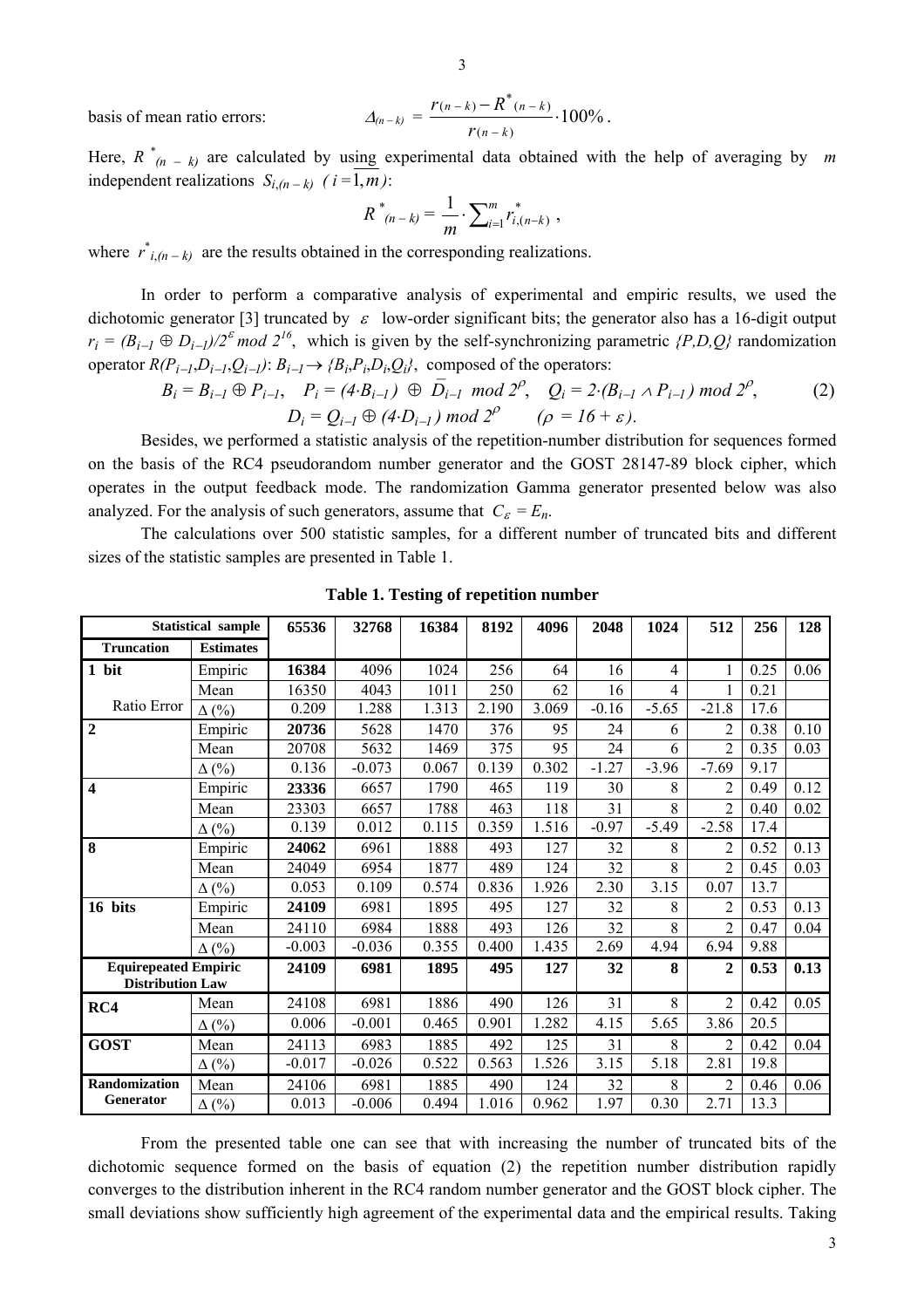into account the high statistic characteristics of the sequences formed by such generators as well as the surjective character of the transformations used by them, note that these sequences are of a "perfect" equirepeated character. Below, the sequences having the repetition number law close to ideal empirical formula (1), will be called *perfect equirepeated sequences*.

It is possible to construct cryptographically reliable random-number generators and other stochastic devices and systems with given statistic properties using dichotomic generators that possess the functional insolubility in essence.

The solution of these problems is the subject of the section of stochastic cryptography, which includes the problems for creating statistically and functionally reliable generators of random numbers, oneway functions, block ciphers, and other stochastic operators. Further we consider methods for formation of unrepeated and equirepeated generators of random numbers, i.e., *Running Key generators* and *Gamma generators*. Both of them are called *randomization generators* [1]. The block diagram of an *N-*channel *m*digit randomization generator, for which a generation platform length is *n* = *m*⋅*N* bits, is presented in FIG.1. The generator initialization is performed via setting its initial state in accordance with the key. Further, the initial state of the randomization generator, which realizes formation of an unrepeated keystream or equirepeated gamma, i.e., a *randomization sequence*, as well as the initial state of the dichotomic generator, which is used to generate keys, can vary depending on values of the used modifiers.



FIG.1

When analyzing randomization generators it is required to follow the general requirements imposed for (pseudo) random-number generators. Namely, these are the requirements to ensure the statistic and functional reliability for the extremely possible period of random sequences formed on their basis [4].

The first requirement is caused by the necessity to check the correspondence of statistic properties of these sequences to the "ideal" uniform distribution law. From the constructive point of view, note the *statistic reliability* of randomization generators, if the sequences formed by them satisfy the known statistic criteria inherent in the above-mentioned distribution law [5] and are defined on the whole set of permissible initial states of the generator.

The second requirement is caused by the necessity to provide the cryptographic strength of randomization generators and is achieved due to analytic insolubility and statistic indeterminacy of the generation equations. The latter conditions determine the *functional reliability* of the generator, namely, the possibility of determination or prediction of all *n* bits  $r_{kj}$  ( $k = 1, n$ ) or their part  $n_r \le n$  for all known preceding  $r_{i-1}$  and following  $r_{i+1}$  elements of the sequence with probabilities  $p_{kj} \leq p_k$  not exceeding the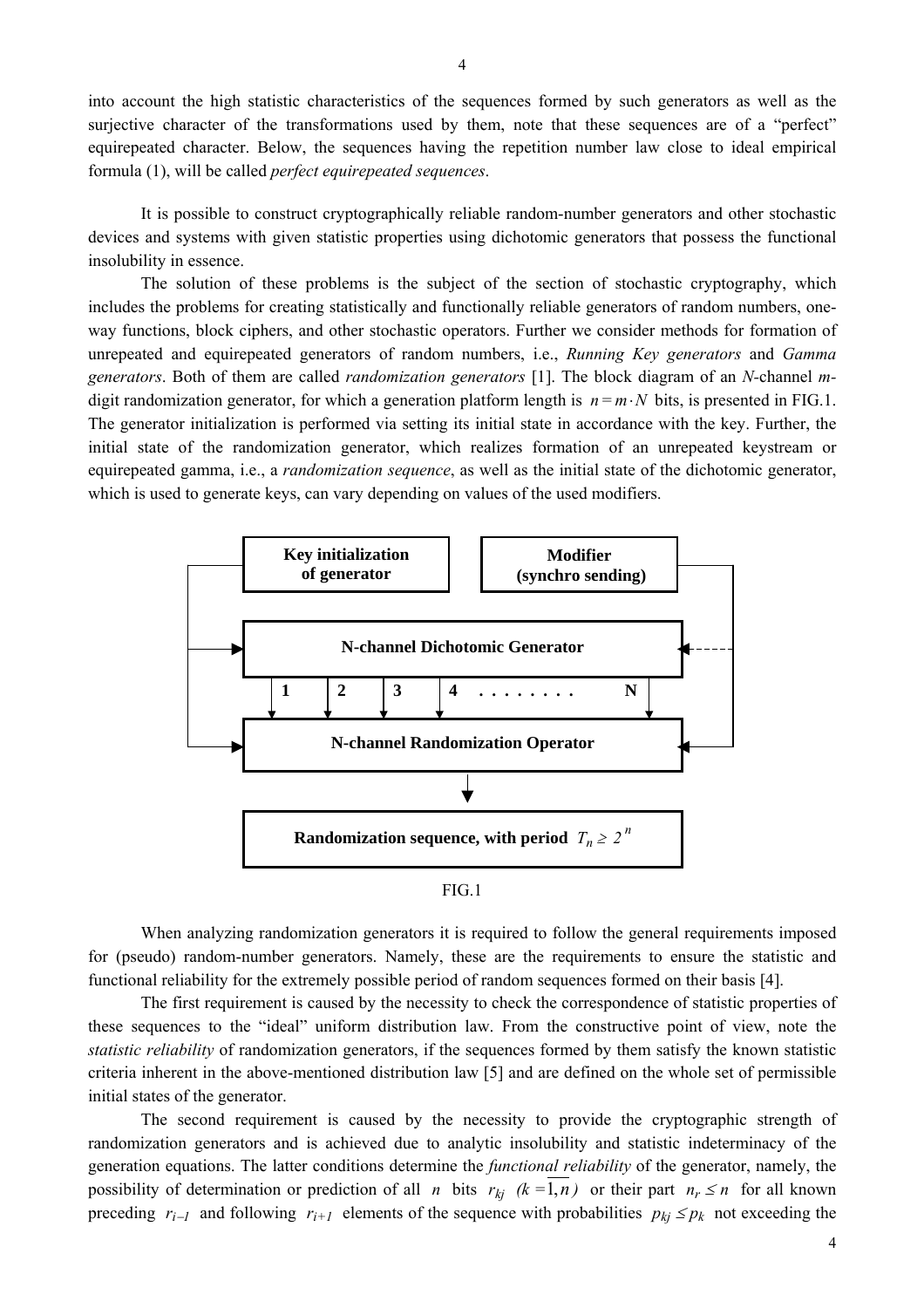The third requirement being concerned with the period is fulfilled automatically due to the properties of dichotomic sequences, which are used as initial ones to form random-number sequences with the given distribution law.

One can use bijective or surjective transformations of dichotomic sequences in order to obtain statistically and functionally reliable random sequences. The transformations provide the dissipation of the high-order bit influence on low-order bits, the dissipation of the low-order bit influence on high-order ones, catenations and truncation of bits. Such sequences can be also obtained by using efficient methods for confusion of the bits transformed this way. Based on these transformations, one can obtain not only high statistic characteristics of sequences being formed, but also ensure the functional insolubility in essence due to reliable hiding of the dichotomic properties inherent in *D-*sequences.

The practical result is optimal if the problems of formation and transformation of *D-*sequences are cryptographically strong, mutually conditional and superadditive, irreversible in essence, supplement each other nearly everywhere and harmoniously associate with each other.

Taking the above-mentioned into account, consider particular realization versions of randomization generators, which are also called *RA-generators,* namely unrepeated Running Key generators and equirepeated Gamma generators.

Depending on applications, dichotomic generators are usually used as Running Key generators, since dichotomic generators are cryptographically strong and functionally insoluble in essence from the direction of high-order significant bits are usually used [3]. For example, one can attribute to such generators, *N*channel *m-*digit three-parametric *{P,D,G}* dichotomic generators given by the randomization operator  $R_{\Delta}(P_{i-1}, D_{i-1}, G_{i-1})$ :  $B_{i-1} \rightarrow \{B_i, P_i, D_i, G_i\}$  of the form:

$$
B_{ki} = B_{k(i-1)} \oplus P_{k(i-1)}, \quad P_{ki} = (4 \cdot B_{k(i-1)}) \oplus \overline{D}_{k(i-1)} \bmod 2^m \quad (k = \overline{1, N}),
$$
  
\n
$$
D_{ki} = G \oplus G_{k(i-1)}, \quad G_{ki} = (2 \cdot (B_{k(i-1)} \wedge P_{k(i-1)})) \vee Q \bmod 2^m,
$$
  
\n
$$
G = \text{rot}_L(B_{k(i-1)}, S_m), \quad Q = Q_{k(i-1)}, \quad Q_{ki} = (B_{k(i-1)} \wedge P_{k(i-1)}) / 2^{m-1},
$$
\n(3)

with the direct or indirect output,  $r_{ki} = B_{kj(i-1)}$  or  $r_{ki} = B_{kj(i-1)} \oplus D_{kj(i-1)}$ , respectively, for  $G|_{k=1} = G_0$  and *Q*|  $_{k=1}$  =  $G_0$  *mod 2*. Here, *rot<sub>L</sub>* is the cycle left-shift operation *rot<sub>L</sub>*( $B_{k*i-1*}, S_m$ ) of the binary *m*-bit variable  $B_k$ by  $S_m$  bits, where  $S_m$  is the nearest prime for  $m/3$  and aliquant with  $m$ .

Due to the properties inherent in such generators, high-order bits of a dichotomic sequence can be used as private keys and low-order bits can be used as public keys or identifiers. When the number of the low-order significant bits being used is  $k_S \geq 1 \log_2 S_K$  [ + *1*, where  $S_K$  is the maximal possible number of keystream elements being used, then the set of public identifiers has an unrepeated and non-complementary character. In other cases, in order to produce statistically and functionally reliable keystream sequences it is necessary to perform frequency equalization and hiding of frequency properties of bits of the *D-*sequences. These actions are performed by using randomization operators for forming keystream (FIG.1), which depend on the so-called *H-modifiers*. The mentioned operators should be bijective or injective if it is necessary to inherit unrepeated properties of the initial sequence that is transformed by them. For this purpose, values of *H-*modifiers are usually fixed and do not change during the generator iteration.

In order to perform efficient, statistically and functionally reliable transformations of dichotomic sequences, simple single or complex *r-*fold modifications or, what is the same, single- or *r-*round randomization operators can be used [1].

As practice shows [4], if the task is to form cryptographically strong generators, then these operators should satisfy the following structural requirements:

1. A catenation order of generator channels (block elements), which is prescribed by the operator, should ensure even and the quickest equalization of frequencies of bit variations in dichotomic sequences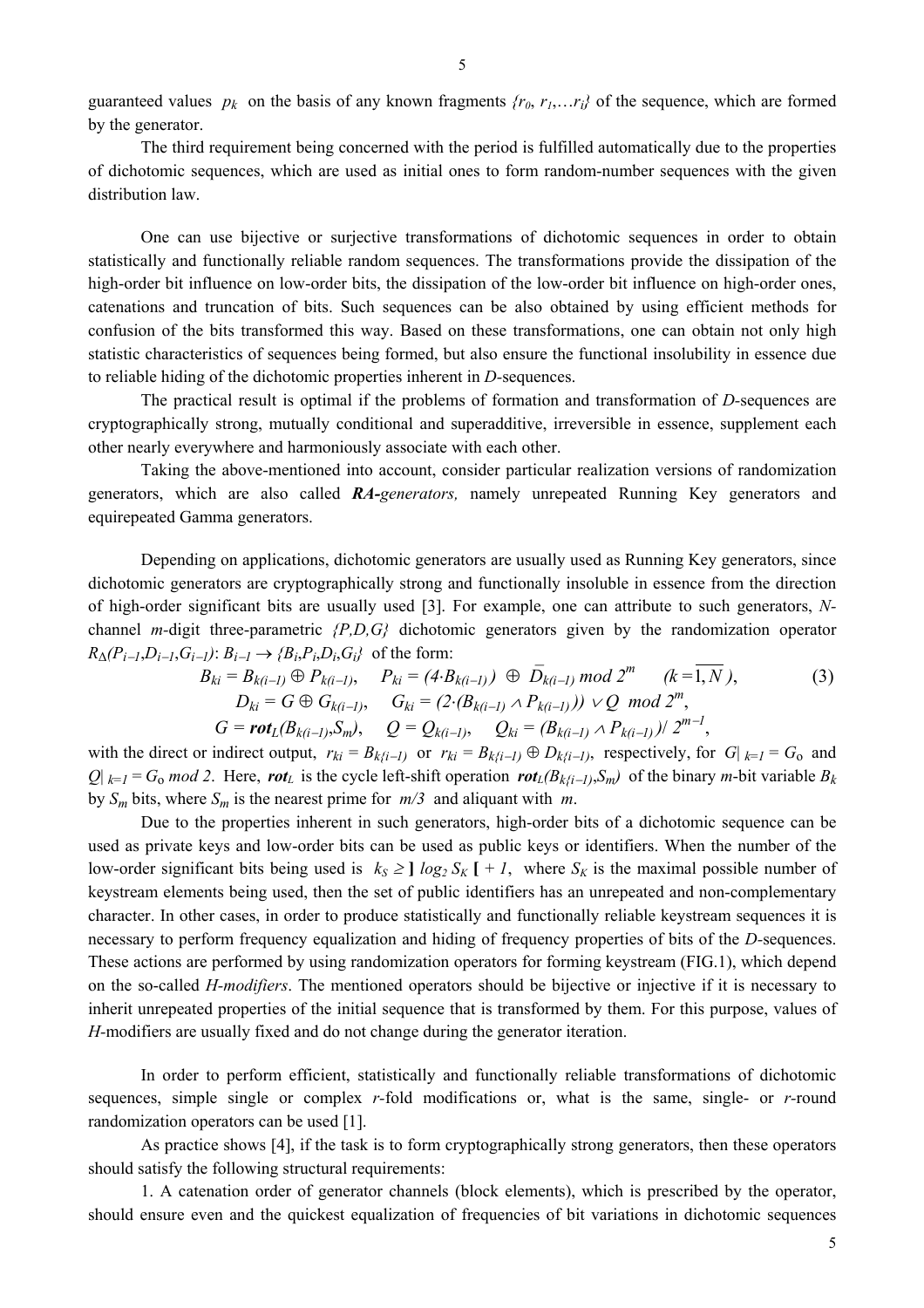used.

2. A catenation algorithm should ensure efficient confusion of bits within elements of the output generator block and essentially pronounced nonlinear transformation of channel bits from round to round in accordance with the above-established order.

3. Displacement of elements of the generator output block between rounds should ensure avalanche (exponential) increase from round to round in the dissipation speed of influence of high-order significant bits of the dichotomic sequences on low-order ones.

Let us consider the most typical examples of structural realization of these operators.

At the beginning let us consider the main types of orders used for channel catenation of randomization generators.

From the formal point of view the platform of an *m*-digit *N*-channel generator with the length  $n = m \cdot N$ can be presented by the binary vector quantity  $X = \{x_k: k = 1, N\}$ , composed of *N, m*-digit binary vector components  $x_k$ . Then, by definition, the catenation order of the generator channels can be expressed through the binary order given by pairs  $(i = I_k, j = J_k)$ , defined on partially-ordered *ordinal* sets  $\{I, J\}$ . Under the dichotomic conditions, among binary orders the *laminar (N*,*N*−*1)(N*−*1*,*N*−*2)***…** *(2*,*1)*, *contrlaminar (1*,*2)(2, 3)*  ... (N-1,N), tornadic (N,2)(2,N-1)... ( $\int (N+1)/2$ [,1) and rotary (N,1) (N-1,2)... ( $\int (N+3)/2$ ],[N/2]) catenation order of vector components are of the most interest. A binary order can be represented by an associative vector  $A = \{a_k : k = 1, N\}$  with elements  $a_k \in [1, N]$ , which point out the numbers of the corresponding binary components  $(a_1, a_2)$  ( $a_2, a_3$ ) …  $(a_{N-1}, a_N)$  of X.

On the basis of the rotary and tornadic order it is sufficiently simple to realize the dissipation speed of influence of high-order significant bits of dichotomic sequences on the low-order ones, with the speed exponentially increasing from round to round. In the first case before every next round  $r \leq k_r$ , except the first one, it is necessary to perform the cyclic right shift by  $2^{r-2}$  *mod N* of binary vector components of the generator block. In the second case the cyclic right shift by  $2^{r-2}$  *mod* (N − 1) of all components, except the first binary vector component of the generator block, is performed.

In different cases a catenation order can be refined if it is justified from the point of view of the functional reliability and hardware topology of a generator.

Finally, there are many versions and methods to construct the algorithms of bit catenation of generator blocks. The operators formed on their basis must ensure efficient confusion and nonlinear catenation of the generator channels, where the catenation increases from round to round, as well as singleand multi-digit binary parallel processing.

Under the condition of the functional insolubility in essence beginning from the significant highorder bits of *D-*sequences used as initial ones for forming random-number sequences, which are sufficiently strong for cryptographic applications, the following three groups of operators allow solving the aforesaid problems simply and efficiently:

$$
x_j = (z_j \oplus H_{rk}) \oplus ((g_j \Leftrightarrow 1) \lor p_i) \mod 2^m, \quad g_j = z_j \land x_i, \quad p_i = g_i \Leftrightarrow (m-1) \mod 2^m, \quad (4.1)
$$
  

$$
x_j = (z_j \oplus x_i) \oplus ((g_j \Leftrightarrow 1) \lor p_i) \oplus H_{rk} \mod 2^m, \quad g_j = z_j \land x_i, \quad p_i = g_i \Leftrightarrow (m-1) \mod 2^m, \quad (4.11)
$$
  

$$
x_j = (z_j \oplus x_i) \oplus ((g_j \Leftrightarrow 1) \lor p_i) \oplus \{H^{\bullet}_{rk}: h_i = 1, H^{\circ}_{rk}: h_i = 0\} \mod 2^m, \quad (4.111)
$$

*h<sub>i</sub>* = *f<sub>h</sub>*(*x<sub>i</sub>*) ∈ {0,*1*},  $g_i = z_i \land x_i$ ,  $p_i = (g_i ⊕ q_i) \triangleleft x (m−1) \mod 2^m$ ,  $q_i = f_q(x_i)$   $(k = \overline{2, N})$ . Here,  $(i = a_{k-1}, j = a_k)$  is the ordered pair of the catenated components  $z_j = \text{rot}_L(x_j, S_m)$  at the left shift by the mentioned bit prime number  $S_m$ ;  $\leq$  and  $\geq$  is the left and right shift operation depending on the direction of bit catenation within the components; *{hi*,*qi}* are the predicative variables of influence dissipation and concatenation of the components;  ${H_{rk}, H^{\bullet}_{rk}, H^{\circ}_{rk}}$  are the binary *m*-digit modifiers of transformation of the components of the generator output block in rounds  $r = \overline{1, k_r}$ . The cases, in which the component  $j = a_l$ called the top being the first in the associative series *A* is processed, are stipulated especially.

Assuming the above-presented operator group (4.I-III) as a basis and taking into account the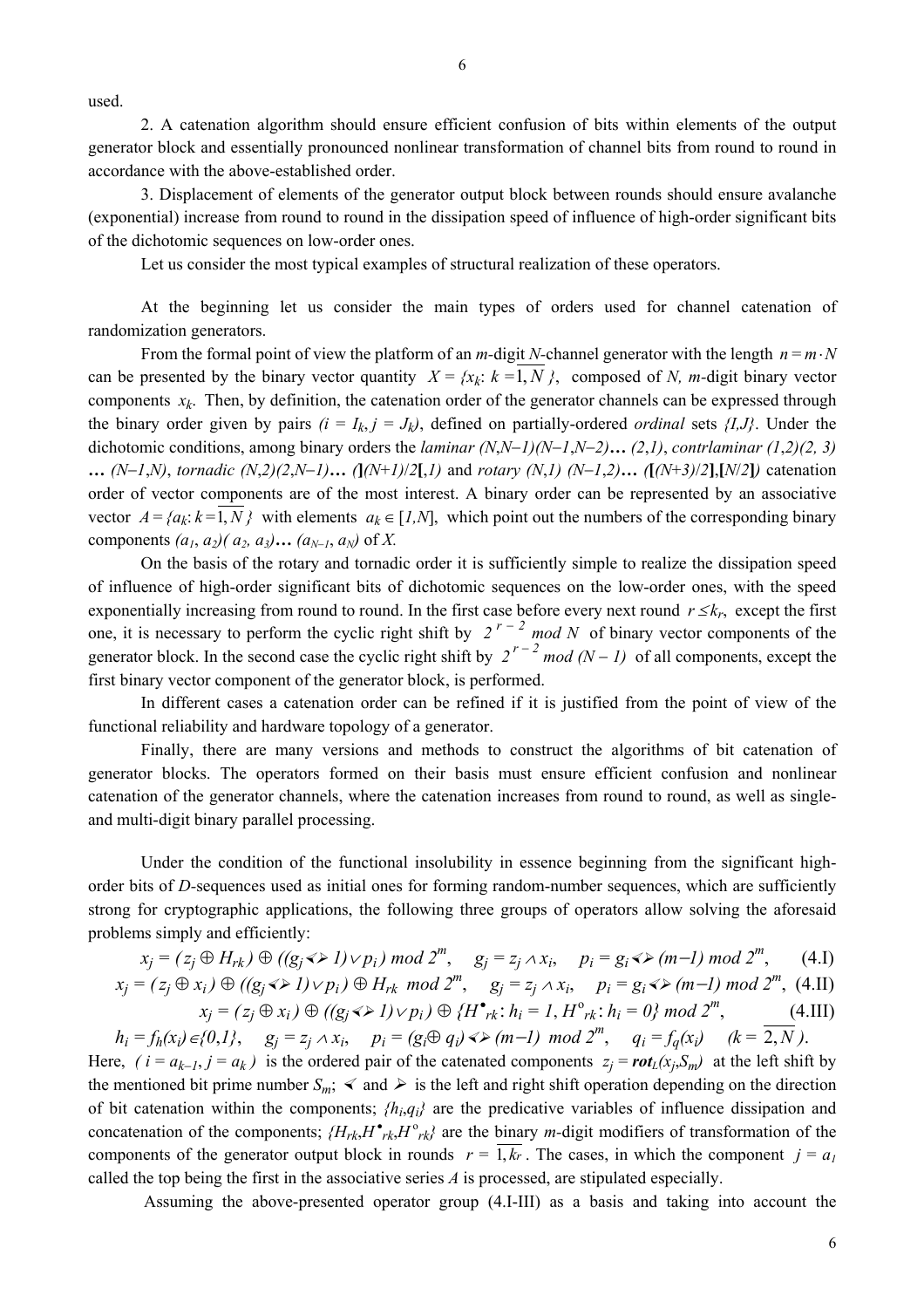requirements of bijectivity of the transformations, which are necessary to keep the unrepeated properties inherent in *D-*sequences, the randomization keystream operators having the top of the associative list being in the channel *N* can have the following form:

$$
x_N = (x_N \oplus H_{r1}) \oplus (g_N \triangleright 1), \quad g_N = x_N \wedge (x_N \triangleright 1), \tag{5.1}
$$

$$
x_j = (z_j \oplus H_{rk}) \oplus ((g_j \triangleright 1) \vee p_i), \quad g_j = z_j \wedge x_i, \quad p_i = g_i \triangleleft (m-1) \bmod 2^m,
$$

$$
x_N = (z_N \oplus x_N) \oplus (g_N \triangleright I) \oplus H_{r1}, \quad z_N = x_N \triangleright I, \quad g_N = z_N \wedge x_N, \tag{5.II}
$$

$$
x_j = (z_j \oplus x_i) \oplus ((g_j \triangleright 1) \vee p_i) \oplus H_{rk}, \quad g_j = z_j \wedge x_i, \quad p_i = g_i \triangleleft (m-1) \mod 2^m,
$$
  

$$
x_N = (z_N \oplus x_N) \oplus (g_N \triangleright 1) \oplus \{H^{\bullet}{}_{r1}: h_N \neq 0, H^{\circ}{}_{r1}: h_N = 0\},
$$
(5.III)

$$
z_N = x_N \ge 1, \quad g_N = z_N \wedge x_N, \quad h_N = x_N \wedge SIGN \quad (SIGN = 2m-1),
$$
  
\n
$$
x_j = (z_j \oplus x_i) \oplus ((g_j \ge 1) \vee p_i) \oplus \{H^{\bullet}r_k : h_i \ne 0, H^{\circ}r_k : h_i = 0\}, \quad g_j = z_j \wedge x_i,
$$
  
\n
$$
p_i = (g_i \oplus q_i) \preceq (m-1) \mod 2m, \quad q_i = x_i \ge S_m, \quad h_i = x_i \wedge SIGN,
$$

with the synchronization conditions  $H^{\bullet}{}_{r} \wedge SIGN = H^{\circ}{}_{r} \wedge SIGN$  being fulfilled for all round modifiers  $(H^{\bullet}{}_{rl} H^{\circ}{}_{rl})$  connected with the channel *N*. In order to attain optimal conditions for influence distribution of bits of the generator block it is necessary to assume  $x_N = \text{rot}_L(x_N, S_m)$  before every next round *r*, except the first one. Let us consider other typical peculiarities of the presented algorithms.

The algorithms are nonlinear due to the conjunctive component  $g_i = z_i \wedge x_i$  being in their part. The last two have the essentially pronounced avalanche properties due to the entry *xi* being part of the additive component  $(z_i \oplus x_i)$  of equations (5.II) and (5.III), which is responsible for bit influence distribution between the channels. For the hardware realization, due to the binary algebraic structure the operational speed of such operators per one round can be comparable with the speed of execution of three operations *XOR* independently of the platform length of generators constructed on their basis. For the randomization operators of type (I) this speed is measured by two such operations.

As the analysis shows, the presented algorithms have different polynomial complexity  $O(E^{\alpha})$  of the possibility to predict frequency properties of low-order significant bits of *D-*sequences, which are used as initial ones in order to obtain keystream sequences. Here,  $L = n^{k_r}$ , and the index  $\alpha = \{1,2,1+N\}$  for the corresponding algorithms (5.I-III). It is obvious that under the condition  $L^{\alpha} > 2 \cdot S_K$ , where  $S_K$  is the maximal possible number of used elements of a keystream, one can speak about the functional insolubility of equations (5).

The analysis will not be complete without estimation of statistic properties of the above generators. One can speak about the statistic reliability of the generators if sequences *Z* with a prescribed number *V* of bits formed on their basis and composed of  $(V/n)$  binary *n*-digit numbers  $z_s$  ( $s = 1, n$ ), as well as sequences or *s*-slices  $Z_s = \{z_{si}: i = \overline{1, V}\}\$ , composed of all  $z_{si} \in \{0, l\}$  bits of their initial binary sequence *Z* with the number *(V⋅n)* of bits, all together and each taken separately satisfy the criteria of statistic tests [5]. Below, generators with the rotary and tornadic orders of channel catenation, which are functionally and statistically strong, are considered. The laminar order is not considered due to its drawbacks.

The test results show that generators of type I are not statistically reliable without a special previous round that provides distribution of high-order bit influence on low-order ones. In the last case for a generator of type I and in all other cases for generators of types II and III the statistic reliability is attained just after the first round, beginning with the 64-digit platform.

Two-round 4-channel 8-digit generators of types II and III with the 32-bit generation platform length are sufficiently reliable from the statistic point of view, due to the avalanche effects inherent in them. Table 2 in the Appendix presents a pseudo C realization version of a generator of type I I I. The detailed analysis is given for the functional dependence of keystream bits on bits of its initial *D-*sequence after termination of the first round and at the beginning of channel catenation during the second round of the transformations for the rotary and tornadic orders of channel catenation, respectively. In the sense of the functional and statistic reliability of a sequence formed, the latter is more preferable and that is indirectly supported by the results of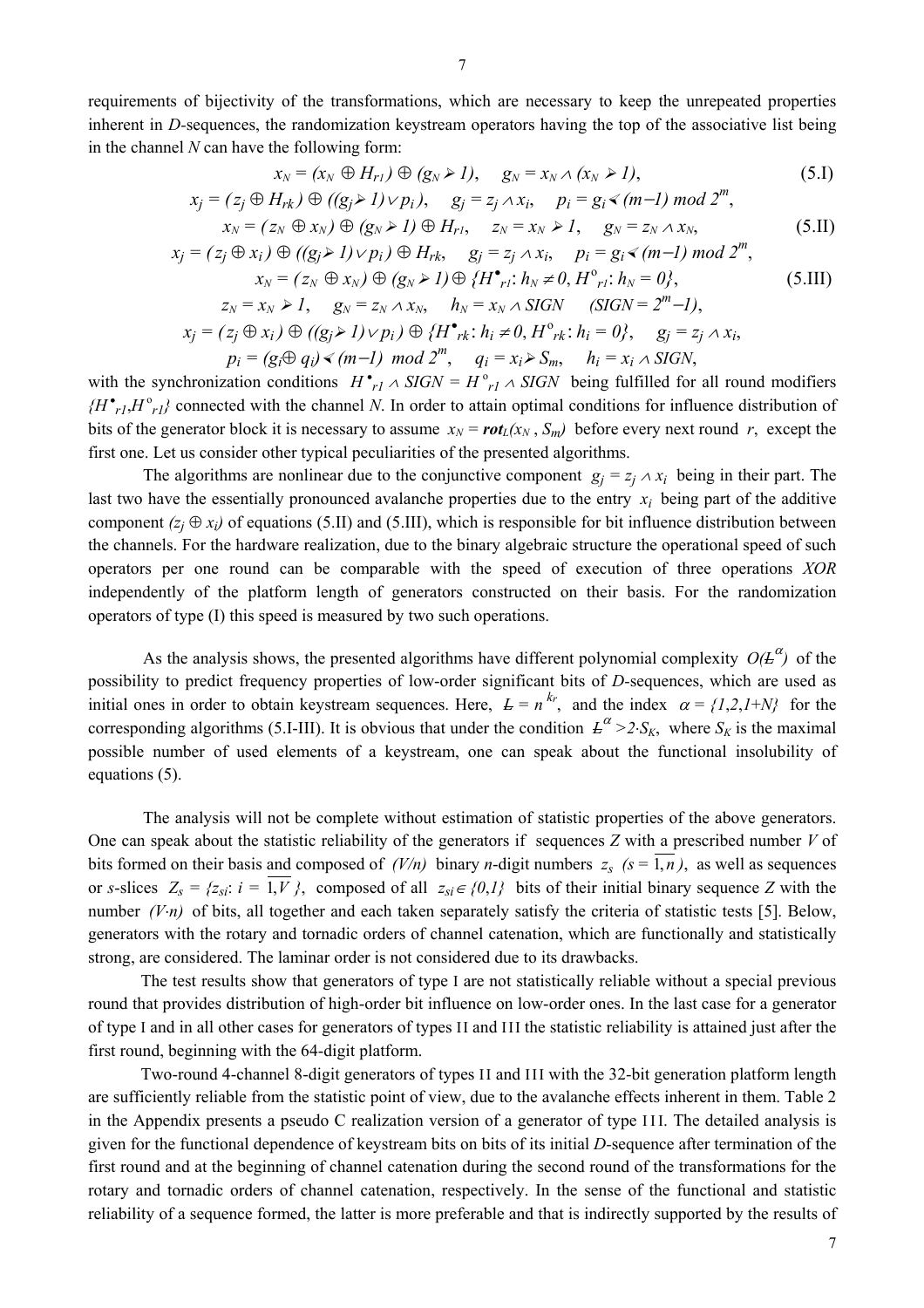the statistic tests. The estimates of  $\omega$  characterizing the minimal period  $2^{\omega}$  for slices of the resultant sequence are also presented.

For all above-considered types of keystream generators, no weak keys resulting in appreciable degeneration of sequences formed on their basis are revealed.

Consider now the next class of random-number generators known as Gamma generators. Unlike unrepeated Running Key generators, sequences of random numbers formed by using Gamma generators have the aforementioned equirepeated character (1) inherent in the sequences formed by RC4 generators and block ciphers operating in the output feedback mode. As shown above, such sequences can be obtained on the basis of truncated *Dh-*generators. Besides, equirepeated sequences can be obtained by means of diffusion and confusion of bits of the *D-*sequences, which are original for them. These operations can be realized by using the randomization operators for gamma formation (FIG.1), i.e., the randomizers, depending on the set of *P-modifiers*. In order to impart the necessary equirepeated properties to their original *D-*sequences, the output of the mentioned operators should be surjective. Values of the *P-*modifiers can be fixed or varied during the generator iteration by a well-defined or non-determined law.

By the construction ideology and structure randomizers are similar to *Dh-*generators and the randomizers can have a parametric and multidimensional character and can be counted on parallel singleand multi-digit processorless processing [3] as well as *Dh-*generators. Due to the surjective, parametric and multidimensional character of such operators they can be functionally insoluble in essence independently of functional and statistic properties of *D-*sequences being initial for them.

Randomizers, as well as the above-considered operators for formation of a keystream, belong to the class of one-way operators. Description of the general principles for construction of those operators is a special topic, which will be analyzed in further publications. Here, not going into details of the realization, let us briefly consider as an example, *n*-digit four-parametric  $\{P, D, Q, Z\}$  randomizer  $R(P_{i-1}, D_{i-1}, Q_{i-1}, Z_{i-1}, G_{i-1})$ :  $X_i \rightarrow \{G_i, P_i, D_i, Q_i\}$  with an input  $x \in \{X_i\}$  and an direct or indirect output,  $g = G_{i-1}$  or  $g = G_{i-1} \oplus Q_{i-1}$ respectively, where  $g \in G_i$  and the operators composing the randomizer have the form:

$$
G_i = Z_{i-1} \oplus Q_{i-1}, \quad Q_i = D_{i-1} \oplus P_{i-1}, \quad D_i = G_{i-1} \oplus (G_{i-1} \le d) \bmod 2^n, Z_i = \text{rot}_L(G_{i-1} \oplus X_i, S_n), \quad P_i = ((Z_{i-1} \wedge D_{i-1}) \le 1) \vee H_D \bmod 2^n,
$$
 (6)

and  $S_n$  is a constant equal to the nearest prime number for  $n/3$  and aliquant with *n*, as well as *d* is a constant equal to the nearest integer for  $log_2(n/3)$  and  $H_D = \{1: d = 1, 0: d > 1\}$ . Equations (6) are analytically soluble with respect to their arguments, if randomizers with a direct output are used and if the used input sequence *{Xi}* is known or easily predicted with respect to the bits forming it. If the indirect output is used, then the randomization variables *{G,P,D,Q,Z}* characterizing the internal state of the randomizer can be expressed through its known output state, which is determined by the randomization variable *g*, in the following form:

$$
G_i = \mathbf{g_i} \oplus G_{i-l} \oplus \text{rot}_L(G_{i-2} \oplus \mathbf{x_{i-l}}, S_n), \quad Q_i = \mathbf{g_{i+l}} \oplus G_i, \quad D_i = G_{i-l} \oplus (2^d \cdot G_{i-l}) \text{ mod } 2^n,
$$
  

$$
Z_i = \text{rot}_L(G_{i-l} \oplus \mathbf{x_i}, S_n), \quad P_i = (2 \cdot (\text{rot}_L(G_{i-2} \oplus \mathbf{x_{i-l}}, S_n) \wedge (G_{i-2} \oplus (2^d \cdot G_{i-2})))) \vee H_D \text{ mod } 2^n.
$$

From the presented expressions it follows that equations (6) are analytically insoluble, since for any iteration *i*, the law of variation of variables characterizing the internal state of the randomizer cannot be unambiguously expressed even through all its known external states. In other words, if the arguments of equations (6) are unknown and hidden for the external admission, then by all their known external states it is impossible to calculate analytically one of the following values and each of previous ones of their output variables. Taking into account the avalanche properties and essentially pronounced nonlinear character of the presented randomness, we can assume that the resulted effect of using analytically insoluble *D*-sequences as original ones will be superadditive in character. In these cases, dichotomic or *Dh*-counters [3] can be used, which are given by a two-parametric 
$$
\{P,D\}
$$
 randomization operator  $R_C(H, P_{i-1}, D_{i-1})$ :  $X_{i-1} \rightarrow \{X_i, P_i, D_i\}$  that is the most simple in realization and for the odd fixed value of the modifier *H* and the direct output *X* with the operator having the form:

$$
X_i = X_{i-1} \oplus P_{i-1}, \quad P_i = H \oplus D_{i-1}, \quad D_i = (X_{i-1} \wedge P_{i-1}) \ll I \mod 2^n. \tag{7}
$$

8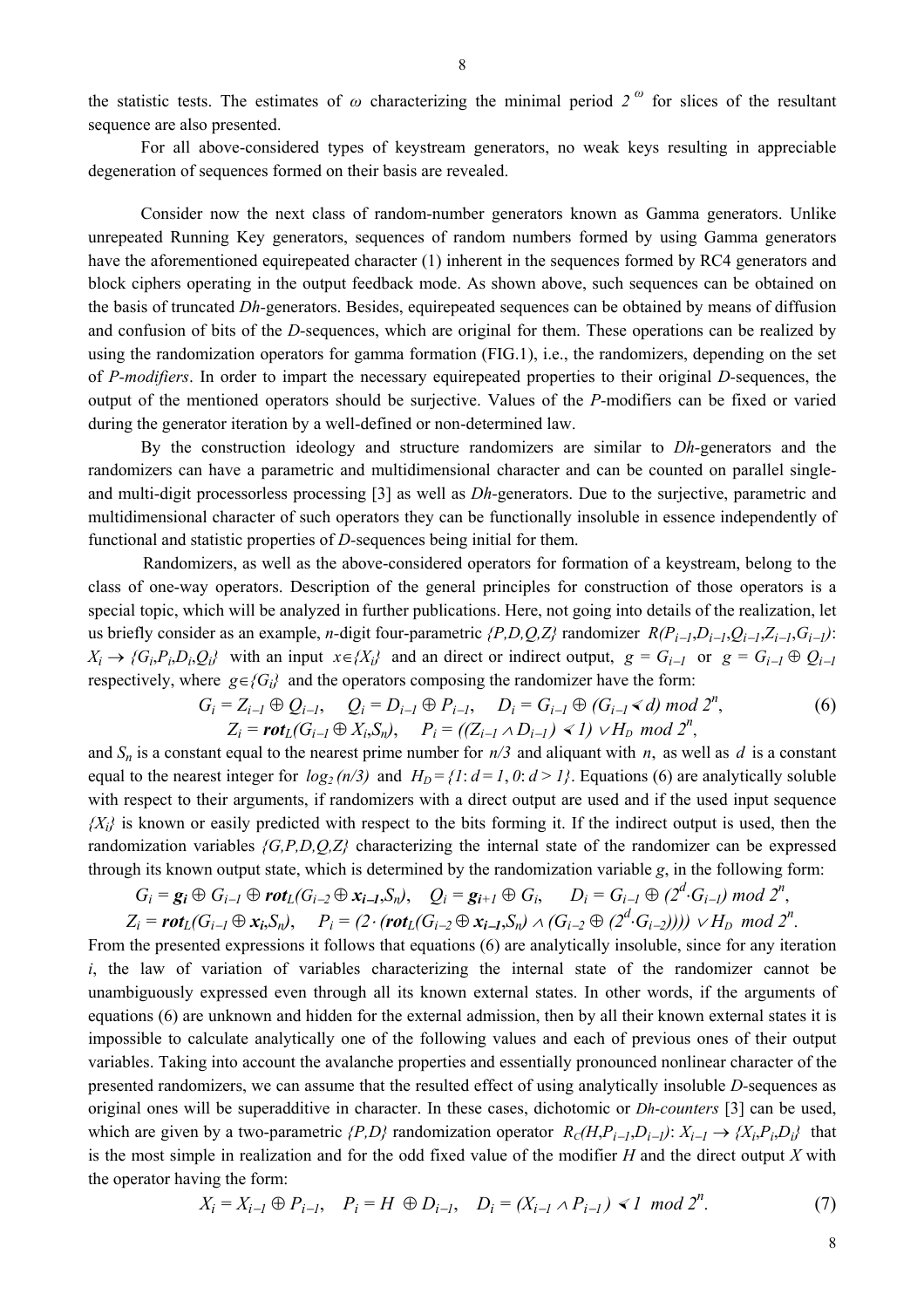The statistic analysis of the randomization gamma generators [5] constructed by using operator compositions (7) and (6) shows a sufficiently high statistic reliability of sequences formed on their basis. Thus, for all *n*, beginning from 12, any noticeable bit correlations were not revealed both in majority and in part of slices under any initial conditions. Note that the period increases by more than 2 times, the sequences being equirepeated. That is confirmed by the results of the statistic tests (see Table 1).

Thus, taking into account analytic insolubility of the equations describing the operation of the represented randomizers and performed statistic analysis, in fact one can speak about a possibility of reaching the functional insolubility of all significant bits of random-number sequences formed on their basis. Thus,  $\log_2(n)$  I idle iterations of the generator are enough to obtain the stable statistics under any initial conditions of the generation.

The considered Gamma generators are strictly aimed at using single-digit computing devices or devices having a register digit capacity not smaller than the generation platform length, which is not enough for the overwhelming majority of applications. The use of multi-channel randomizers can eliminate the mentioned restrictions.

Multi-channel Gamma generators are constructed by using single-channel generators, with the help of channel coupling by the criterion for result formed at the channel interface and distribution of influence of the low-channel bits on the high-channel bits. As an example, consider an *N-*channel *m-*digit 5-parametric  $\{W,P,D,Q,Z\}$  randomizer  $R_G(W_{i-1},P_{i-1},D_{i-1},Q_{i-1},Z_{i-1},G_{i-1}): X_i \to \{G_i,W_i,P_i,D_i,Q_i\}$ , with the input  $x \in \{X_{ik}\}$ and the direct or indirect outputs,  $g = G_{i-1}$  or  $g = W_{i-1} \oplus Q_{i-1}$  respectively, where  $g \in {G_{ik}}$ . The randomizer is composed of the operators

$$
G_{ki} = Z_{k(i-1)} \oplus Q_{k(i-1)}, \quad Q_{ki} = D_{k(i-1)} \oplus P_{k(i-1)}, \quad D_{ki} = W_{k(i-1)} \oplus (W_{k(i-1)} \triangleleft d) \mod 2^m, \quad (8)
$$
  
\n
$$
W_{ki} = G_{k(i-1)} \oplus w_k, \quad w_{k+1} = G_{k(i-1)} \oplus X_i, \quad Z_{ki} = \text{rot}_L(W_{k(i-1)} \oplus X_i, S_m),
$$
  
\n
$$
p = Z_{k(i-1)} \wedge D_{k(i-1)}, \quad P_{ki} = (p \triangleleft 1) \vee q_k \mod 2^m, \quad q_{k+1} = p \ge (m-1),
$$

with respect to every channel  $k = 1, N$ , with the above-mentioned constants  $S_m$  and *d* as well as the criterion for result  $q_k$ , where  $q_l = \{1: d = 1, 0: d > l\}$  before every *i*-th iteration of the generator. The randomization variable *w*, which is responsible for distribution of influence of the low-channel bits on the high-channel bits, is initially taken equal to  $w_1 = W_0$ , and after termination of every next iteration it is taken equal to:  $w_1 =$  $rot<sub>L</sub>(w<sub>N+1</sub>,S<sub>m</sub>)$ . Then, the analytic insolubility of equations (8) immediately follows from the analytic insolubility of equations (6).

One can use *N-*channel *m-*digit *Dh*-counters as reference generators in order to form equirepeated sequences. The counters are given by two-parametric  $\{P,D\}$  randomization operator  $R_C(H, P_{i-1}, D_{i-1})$ :  $X_{i-1} \rightarrow$  ${X_i, P_i, D_i}$ , of the form:

$$
X_{ki} = X_{k(i-l)} \oplus P_{k(i-l)}, \quad P_{ki} = H_k \oplus D_{k(i-l)}, \quad p = X_{k(i-l)} \wedge P_{k(i-l)},
$$
  
\n
$$
D_{ki} = (p \ll l) \vee q_k \mod 2^n, \quad q_{k+l} = p \ge (m-l),
$$
\n(9)

where  $H = {H_k}$  are arbitrary constants for every channel  $k = 1, N$  and  $q_k$  is the result criterion, and  $q_l =$  $H_1 \oplus I$  (*mod 2*) before next *i*-th iteration of the generator.

The statistic analysis of the 8-digit randomization Gamma generators, as well as the generators of the higher digit capacity, formed on the basis of the *N-*channel operators shows that by all the indices and under all initial conditions there is a sufficiently high statistic reliability of sequences formed by using them, beginning from the 16-bit minimal generation platform length and up to the nearest foreseeable 16384-bit. Thus,  $N \cdot log_2(m)$  idle iterations of the generator are enough to obtain the stable statistics under any initial conditions of the generation.

From all the above-stated material, one can assume that there is a possibility to reach the essential functional insolubility of all significant bits of the equirepeated random-number sequences, which are formed by using the multi-channel Gamma generators.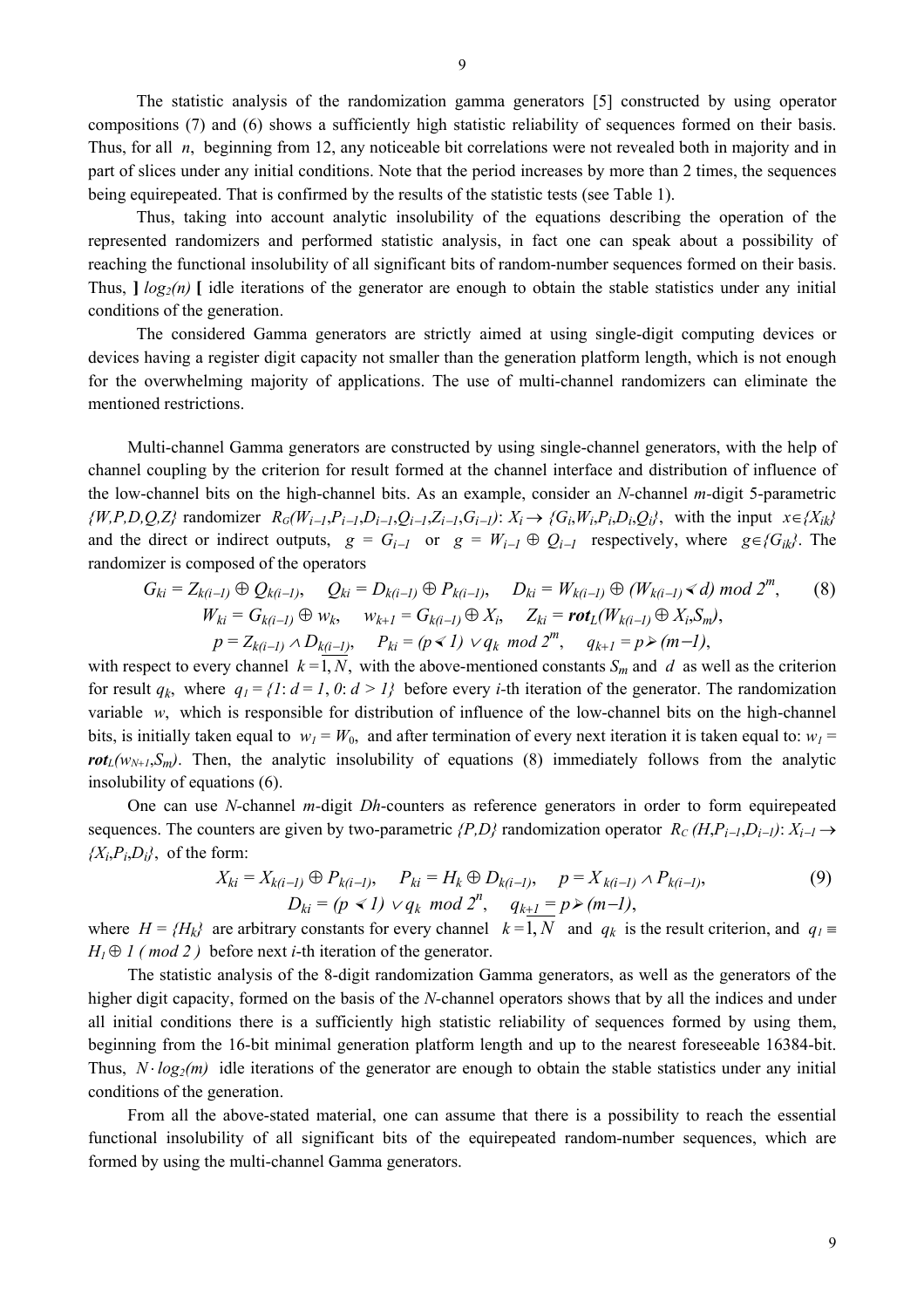The represented Gamma generators perform highly efficient parallel and sequential processing. In the first case, the calculations of the critical path length show that the operation speed of the everywhere parallel Gamma generators can be comparable with the speed of performance of one *XOR* operation independently of the length of the generator platform. In the second case, due to sequential multi-beat processing with the beat number equal to the bit number in the platform, the number of elements required for realization of the main network of the generator is minimal and equal to 5-8. This circumstance allows to lower substantially the energy consumption and the production cost of similar implementation schemes.

#### **Conclusions.**

1. The implementation schemes of *RA-*generators are of simple design, have high statistic reliability, permit parallel single- and multi-digit processing, including processorless one, on any platforms of computing devices as well as require a small memory.

2. The software versions of the algorithms of *RA-*generator realizations exceed many times the most perfect specimens. For example, the productivity of Gamma generators is 4 times greater than the productivity of RC4 random-number generators. The productivity of single- and two-round generators of a 128-digit keystream is respectively 5-9 and 3-5 times greater than the productivity of RC6 block ciphers during realizations in DOS in the programming language C. The hardware versions of *RA-*generators are distinguished by a small manufacturing cost and maximum high processing speed. So, for a hardware realization the Gamma generator speed is comparable with the speed of one *XOR* operation, and the Running Key generator speed is comparable with 1-3, sometimes up to 4-6 speed of those operations, independently of the platform length of the mentioned generators.

3. Implementation schemes are simple for analysis, are of a high dynamic parametric, hidden from environment, multidimensional, essentially pronounced nonlinear and non-determined character. They are also counted on using keys with a variable and very large length. As the analysis shows, such realizations are able to have the functional reliability and cryptographic resistance, which are sufficiently high and necessary for practical applications.

4. *RA-*generators can have any repetition period that is not smaller than one given in advance. By using dichotomic generators and systems they can form structural compositions of any complexity, can be insoluble in essence and at the same time keep the stochastic properties inherent in their elements.

5. *RA-*generators lay the foundation for development of stochastic and network symmetric cryptography, as well as for technologies for construction of distributed multidimensional, parametric, holistic, structurally complicated cryptographic devices and systems of the new generation, which are intended for network solution of any complexity, super-high-speed and highly reliable processing.

6. *RA-*generators and technologies represented by them ensure high-level unification and standardization due to universal and homogeneous character of cryptographic units and components used.

7. The presented technologies keep succession and remain unchanged in time due to fundamental character of the theoretical basis and the conceptual connection of them with processes and phenomena inherent in real dynamic systems. Processorless highly productive parallel and highly profitable sequential methods of processing, which laid the basis of the technology, allow speaking about highly efficient and energy-consumption computations. These peculiarities are especially actual at the present stage in the field of development of nano-, holographic, quantum and radio-frequency cryptographic processing.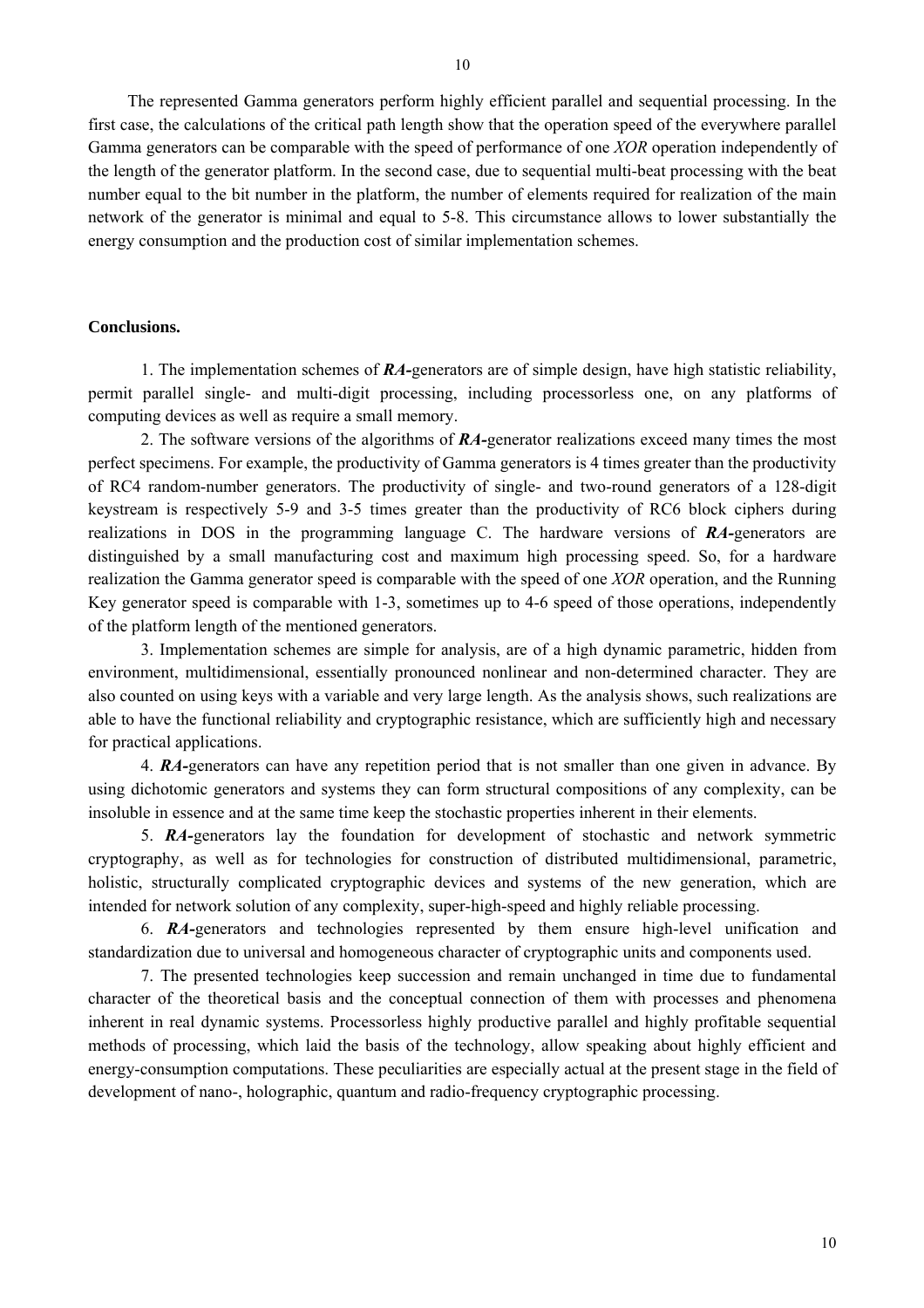# **«RANDOMIZATION GENERATORS»,**

Article based on the materials submitted at the Fast Software Encryption (FSE 2004), February 5-7, 2004, New Delhi, India.

Keywords. Stochastic system. Symmetric cryptography. Random-number generator. Dichotomic generator. Randomization method. Randomization operator. Randomization generator. Key generator. Gamma generator. One-way function.

## **References**

| 1. I. A. Kulakov | "A Method of the Randomization Properties Imparting to a Real Object and a                  |
|------------------|---------------------------------------------------------------------------------------------|
|                  | Randomization System" Application for the International Patent.                             |
| 2. I. A. Kulakov | Dichotomic sequences and their properties,                                                  |
|                  | Article based on the materials submitted at the 3 <sup>rd</sup> Central-European Conference |
|                  | in Bratislava, TATRACRYPT 2003, June 26-28, 2003, Slovakia.                                 |
| 3. I. A. Kulakov | Dichotomic generators and their properties,                                                 |
|                  | Article based on the materials submitted at the 6 <sup>th</sup> International Conference    |
|                  | of Information Security and Cryptology (ICISC 2003), November 27-28, Seoul, Korea.          |
| 4. B. Schneier   | APPLIED CRYPTOGRAPHY. Protocols, Algorithms, and Source Code in C,                          |
|                  | John Wiley $&$ Sons, Inc, 1996.                                                             |
| 5. G. Marsaglia  | DIEHARD Statistical Test Package, 1997, geo@stat.fsu.edu                                    |